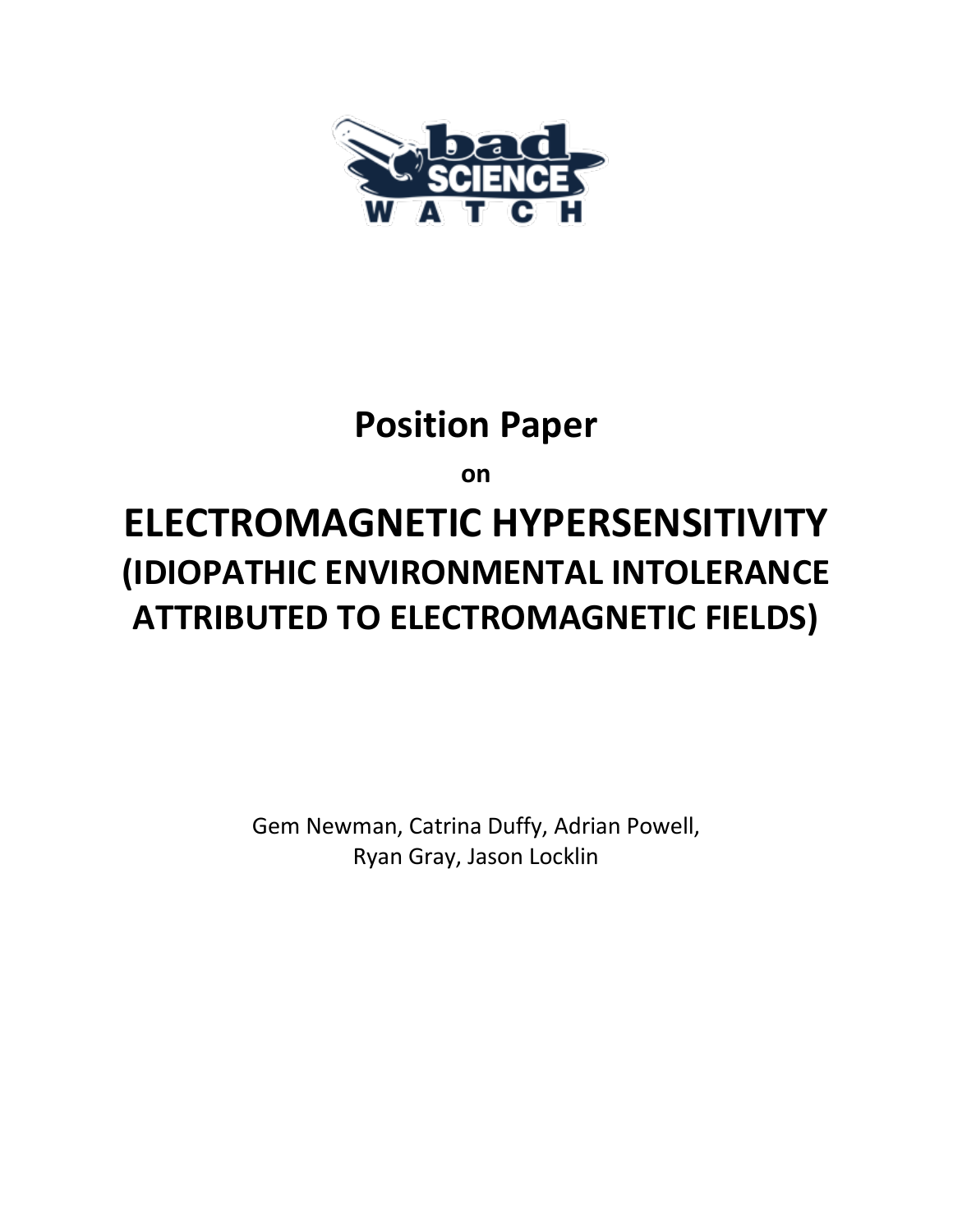

## **Project Lead**

Gem Newman $1$ 

#### **Contributors**

Catrina Duffy Adrian Powell Ryan Gray

#### **Science Advisor** Jason Locklin<sup>2</sup>

Copyright © 2012 Bad Science Watch.

Bad Science Watch is an independent consumer protection watchdog and science advocacy non-profit that provides analysis of dubious scientific claims to Canadians, our government, and the media, and advocates for the enforcement and strengthening of consumer protection regulation.

Bad Science Watch is funded solely by individual donations and does not accept funding from industrial interests.

For media inquiries, or additional information, please contact:

| Michael Kruse             | <b>Bad Science Watch</b> |
|---------------------------|--------------------------|
| Chair, Board of Directors | 180 Danforth Avenue      |
| <b>Bad Science Watch</b>  | PO Box 35024             |
| mkruse@badsciencewatch.ca | Toronto, ON M3K 3P5      |

 1 Bad Science Watch. Email: gem.s.newman@gmail.com

<sup>&</sup>lt;sup>2</sup> University of Waterloo. Email: jalockli@uwaterloo.ca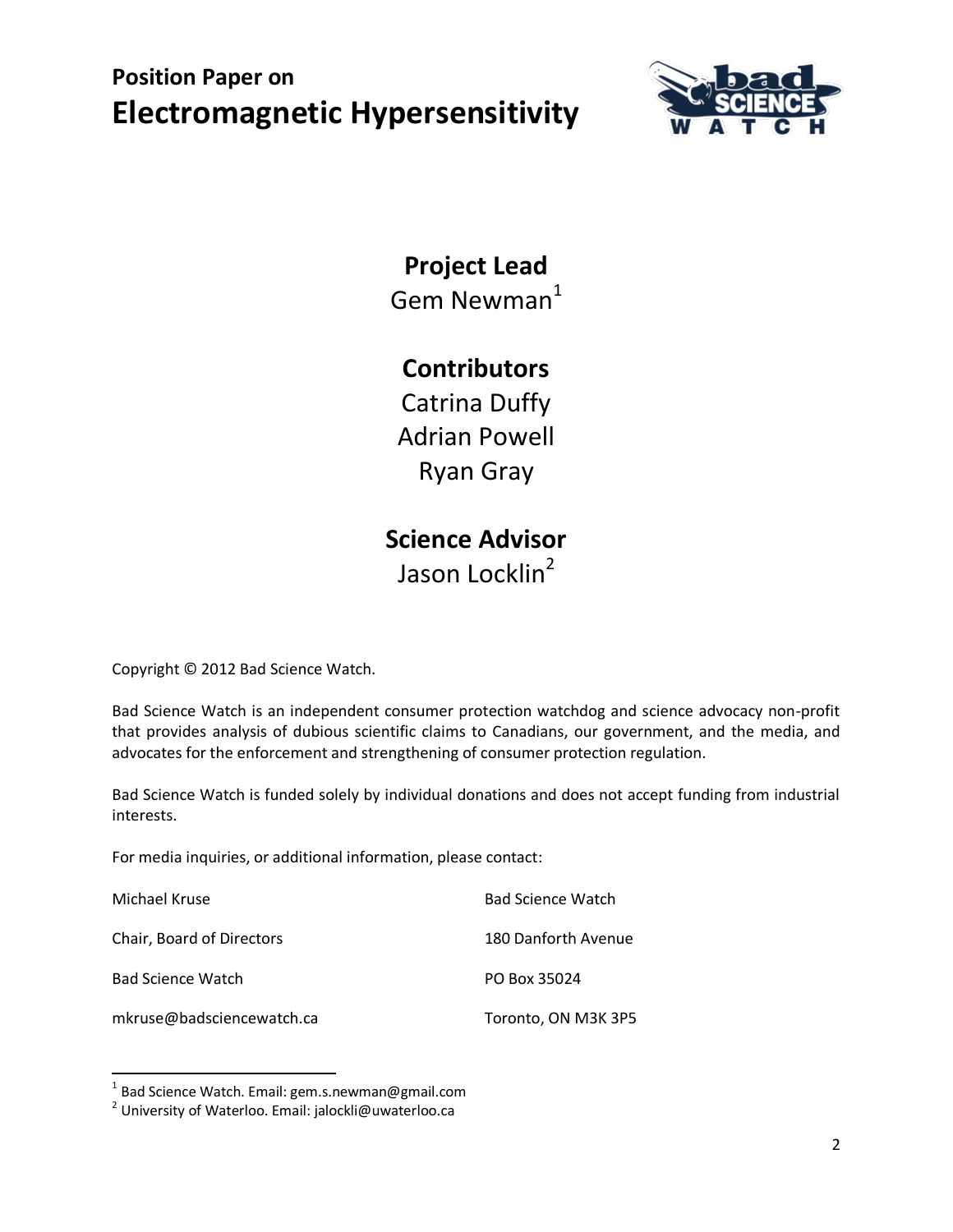

1-888-742-3299 (Telephone)

1-888-813-3569 (Fax)

info@badsciencewatch.ca

www.badsciencewatch.ca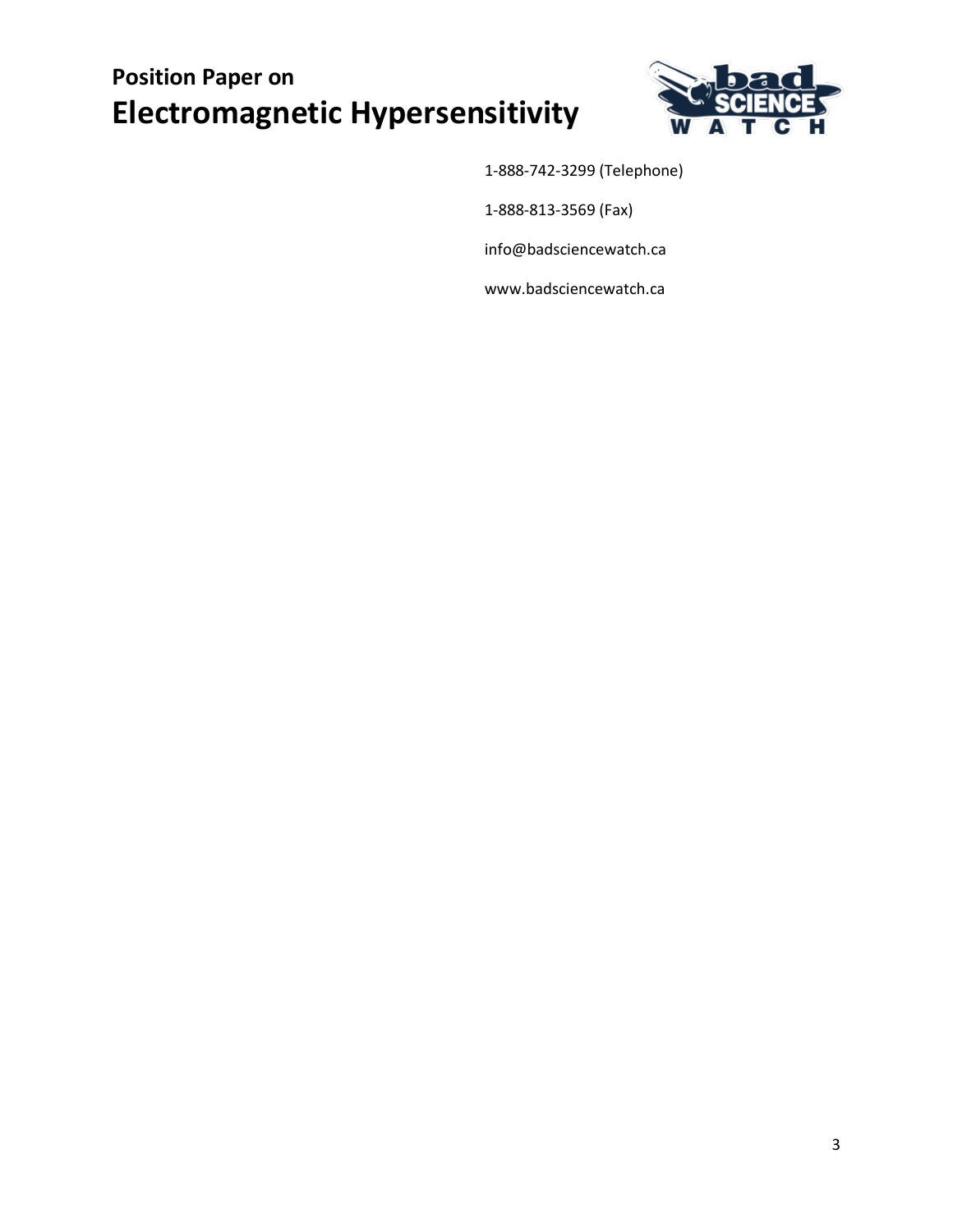

#### **Introduction**

As our society has become increasingly technological, the production of artificial electromagnetic fields (EMF) has become ubiquitous. Today, sources of EMF permeate our lives, enabling life-changing technologies including artificial lighting, electric heat, radio, broadcast television, wireless cellular phone and data access, microwave ovens, computers, anti-theft devices, radar and, of course, WiFi. There are, however, people who believe that these electromagnetic fields are a health risk.

Research into the health consequences of artificial EM fields began in earnest with the proliferation of military and commercial aviation radar systems in the 1950s. Since then, considerable research has been conducted in an attempt to determine An **electromagnetic field** (**EMF**) is a physical field that affects the behaviour of charged particles in its vicinity. It is produced by the movement of electrically charged objects, and propagates in a wave-like fashion. Electromagnetic fields are produced naturally (the Earth and the Sun have natural EM fields) and artificially, both intentionally (microwaves to cook food, WiFi and radio for telecommunications) and as a by-product of technology.

whether exposure to the expanding sources of EMF produce any health risks. More recently, public health concern has developed after some individuals have come forward claiming to be particularly sensitive to, and to suffer because of, EM fields. This concern has led to many rigorous, peer-reviewed, provocation studies that seek to determine whether these negative effects are, in fact, attributable to EMF. (Rubin, Nieto-Hernandez, & Wessely, 2010) Even more recently, WiFi networks have become a central technology implicated in this alleged electromagnetic hypersensitivity (EHS). Systematic reviews of the science, however, have consistently found no indication that these symptoms are causally related to the presence or absence of electromagnetic fields, and there is a growing scientific consensus that EM exposure is not responsible for these symptoms. (World Health Organization, 2006) (UK Health Protection Agency, 2012)

At the 2004 World Health Organization workshop on "electromagnetic hypersensitivity," the working group proposed that the EHS designation be retired in favour of "idiopathic environmental intolerance attributed to electromagnetic fields" (IEI-EMF), because the EHS designation "implies that a causal relationship has been established between the reported symptoms and EMF" and no such causal relationship has been established. (Mild, Repacholi, van Deventer, & Ravazzani, 2004) Accordingly, this document will hereafter employ the IEI-EMF designation rather than EHS.

**Idiopathic environmental intolerance attributed to electromagnetic fields (IEI-EMF)** and **electromagnetic hypersensitivity** (**EHS**) are descriptive terms for nonspecific symptoms that are often attributed to weak radiofrequency electromagnetic fields (EMF). The symptoms associated with this syndrome vary from patient to patient, but often include fatigue, inability to sleep, headache, stress, muscle aches, and rashes.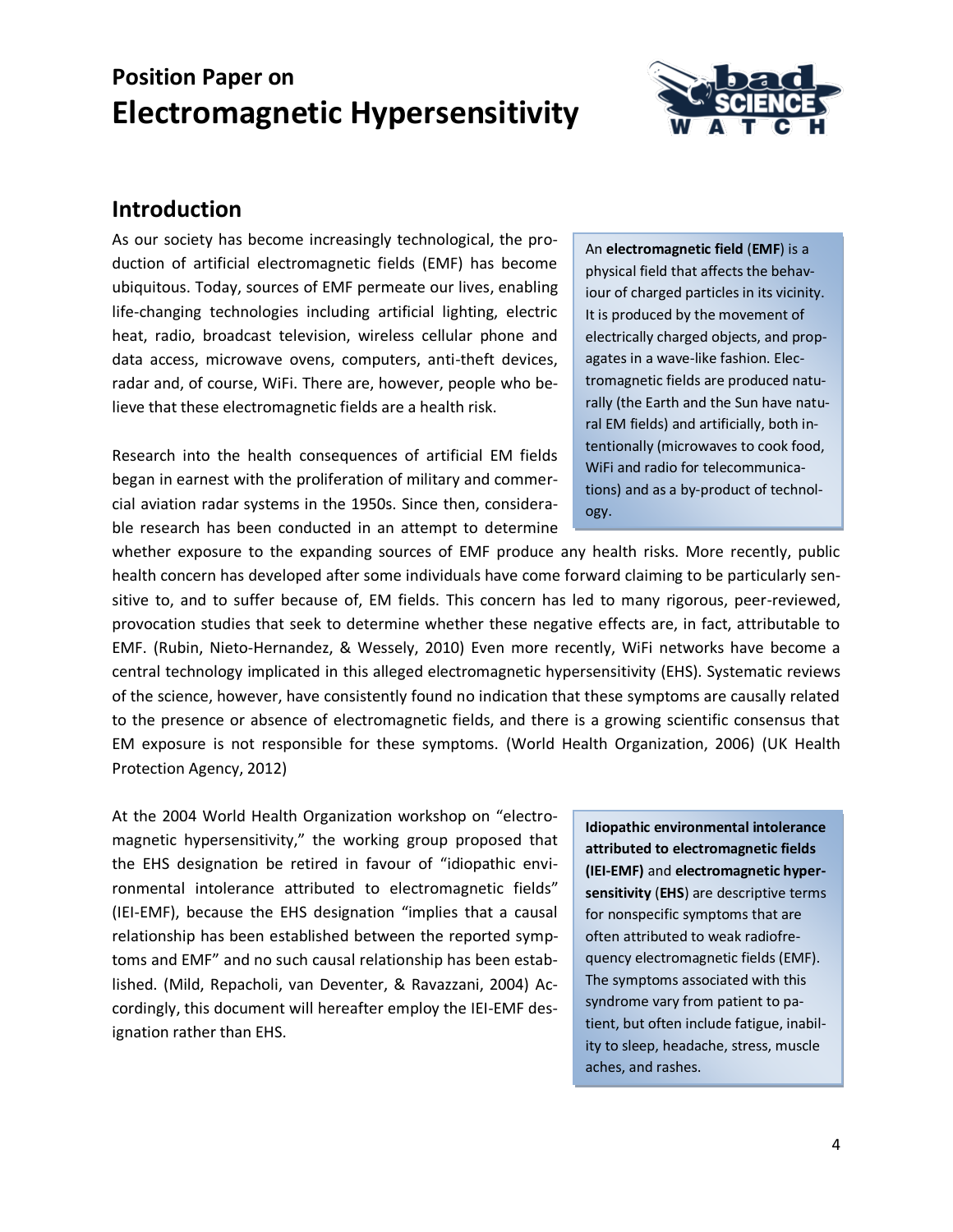Further complicating public discussion of the health implications of EMF exposure is the confusion between ionizing radiation, which does cause damage to living tissue and can lead to radiation sickness, cancer, or death, and non-ionizing radiation, which does not typically have enough energy to disrupt molecular bonds and is not known to cause physiological changes in living tissue besides warming. The frequencies of EMF implicated in IEI-EMF are non-ionizing, and so are not known to cause any adverse effect on biological tissue at reasonable levels. High intensity exposure to non-ionizing radiation like EMF can cause damage in the form of heat burns, so technologies like WiFi are restricted well below levels that can cause measurable tissue warming in order to avoid adverse effects. (World Health Organization, 2006) Well established knowledge of the interaction between non-ionizing EMF and biological systems make it very unlikely that these fields have adverse health consequences. (UK Health Protection Agency, 2012) This means that proponents claiming IEI-EMF is caused by EM fields must first over-



The portion of the electromagnetic spectrum that extends from lowfrequency through to the visible spectrum consists of **non-ionizing radiation**. Radiation at non-ionizing frequencies may be sufficiently power to cause thermal effects (vibrating molecules and causing substances to heat up), but is not powerful enough to strip electrons from molecules (creating ions) and break molecular bonds, thereby causing damage to biological systems. The radio, microwave, infrared, and visible spectra are made up of **non-ionizing** radiation, while the ultraviolet rays, x-rays, and gammarays are forms of ionizing radiation.

turn a substantial, well-supported body of work in biology and physics. However, because many people are suffering from a host of nonspecific but very real and debilitating symptoms, and because it is increasingly common to attribute this illness to EMF, researchers have been compelled to conduct investigations into their illness, possible causes, and possible treatments.

The literature investigating IEI-EMF is varied in terms of quality and informativeness. For instance, significant heterogeneity exists in the literature when it comes to identifying criteria for this syndrome, with the most common criterion being that the patient self-reports as "hypersensitive" to EMF. (Baliatsas, Van Kamp, Lebret, & Rubin, 2012) Loose and inconsistent criteria for assessing and defining IEI-EMF hinder researchers' ability to study this syndrome and complicate the evaluation of results. It may also prove problematic for health care providers endeav-

The **nocebo effect** describes the subjective (nonspecific) negative effects that a subject may experience that are not attributable to a medication intervention or invasive treatment. This effect is similar to the placebo effect, and can manifest after a subject receives an inert drug or intervention.

ouring to identify and manage patients. (Baliatsas, Van Kamp, Lebret, & Rubin, 2012) Furthermore, due to the potential nocebo effect, reviews must be careful to exclude studies without strict blinding in order to rule out results contaminated by the participants' awareness of when they are being experimentally exposed to EMF and when they are not. Lastly, the statistical methodologies employed in these studies are expected to produce occasional false-positives, even if there is no effect whatsoever (typically 1 in 20 tests). This possibility becomes even more of an issue in studies with small sample sizes or poor experimental design. Regardless, the consistent finding is that IEI-EMF is not likely a direct result of EMF exposure, but is more likely to be a psychogenic response to the awareness of an EMF emitting de-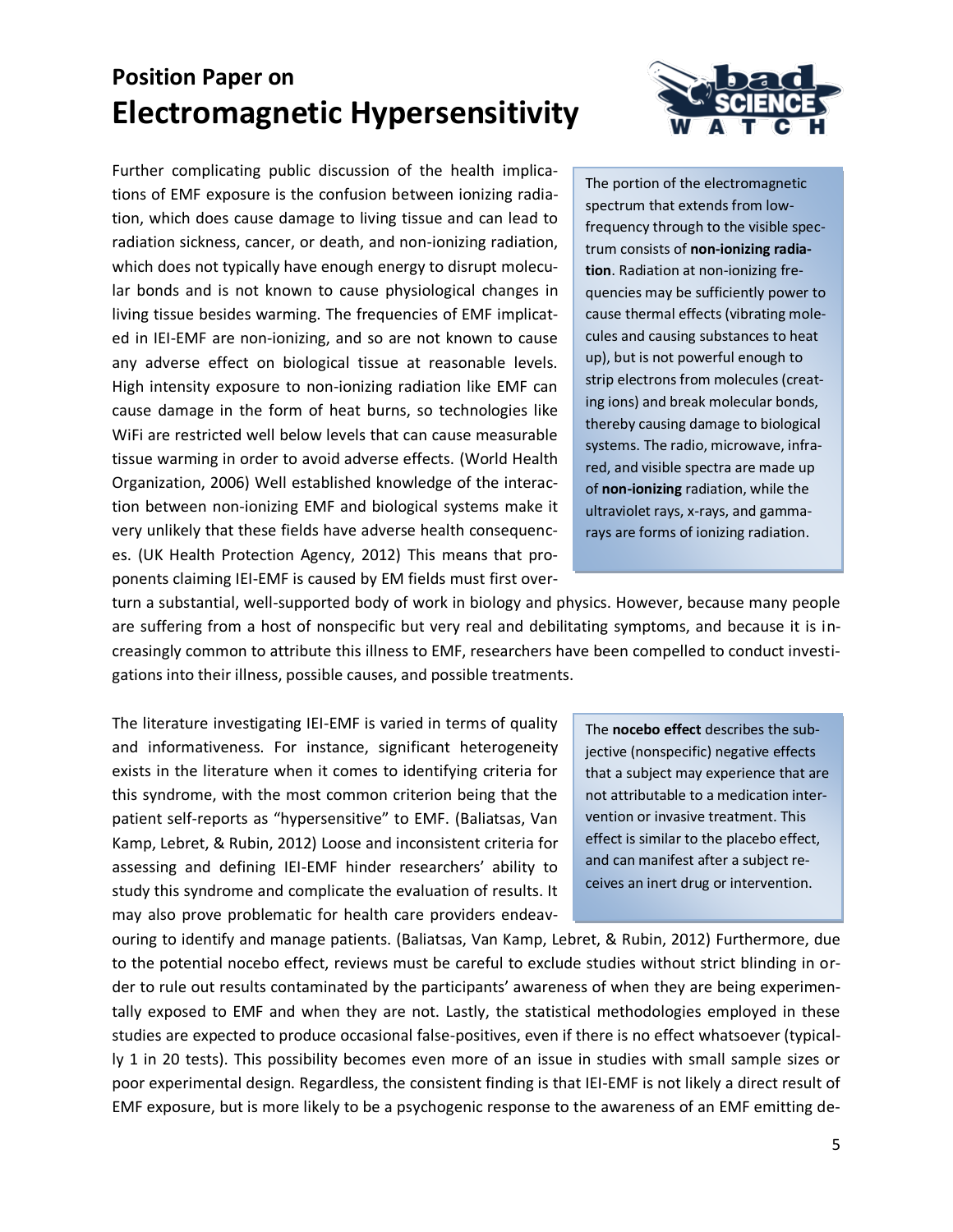vice. (Mild, Repacholi, van Deventer, & Ravazzani, 2004) (Rubin, Nieto-Hernandez, & Wessely, 2010) This finding is crucial, not just in terms of ruling out WiFi signals as environmental health hazards, but also in determining effective care for those suffering from IEI-EMF.

The goal of this position paper is to provide a short overview of the scientific consensus surrounding the health implications of exposure to WiFi technology, with emphasis on the claim that some individuals are particularly sensitive to the effects of the EMF. Unlike a systematic scientific review, the target audience of this document is non-experts in IEI-EFM: primarily those who are concerned about the health implications of WiFi technology and are looking for independent confirmation of the safety of WiFi, besides governmental health and industry organizations' reassurances. Here, Bad Science Watch intends to counter cer-



**Blind** (or **double blind**) refers to experiments in which the subject (or both the subject and the researchers) are unaware of when the true stimulus is presented and when it is not. This prevents participants from altering their responses (either consciously or unconsciously) as a result of their awareness of the stimulus (see nocebo effect), rather than as a direct result of the presence of an actual EM field. Blinding is very important to reduce the impact that bias (often unintentional) on the part of the researchers or the subjects has on the outcome of the experiment.

tain anti-WiFi groups' claims that governmental and industry organizations may be hiding serious science-based concerns. Bad Science Watch developed this position paper by acquiring and summarizing several of the largest scientific review publications on the topic, with the goal of providing a window into the overwhelming consistency of the results. Readers interested in a more detailed and complete review of the topic are encouraged to see the review papers discussed below.

#### **Current State of the Research**

Several comprehensive systematic reviews concerning the etiology of IEI-EMF have been conducted in the last decade. The studies reviewed typically take the form of double-blind, controlled provocation studies in which "hypersensitive" individuals are exposed either to a source of an EMF or an inactive control over several sessions. Reports from subjects about their symptom severity and experience allow the researcher to determine whether he or she experiences different symptoms or experiences depending on whether the EMF is switched on or off. These studies have not found any reliable and consistent evidence to suggest that people with IEI-EMF experience any unusual physiological reactions as a result of exposure to EMF, and that increased symptom severity does not correlate with the actual presence of EMF. (Rubin, Das Munshi, & Wessely, 2005) (Rubin, Nieto-Hernandez, & Wessely, 2010) (Rubin, Hillert, Nieto-Hernandez, Van Rongen, & Oftedal, 2011) Indeed, the majority of EHS individuals who claim to be able to perceive low-level radiofrequency EMF are not able to do so under double-blind conditions in a laboratory (Röösli, 2008).

None of the review papers that we found presented any convincing evidence that EM fields are causa-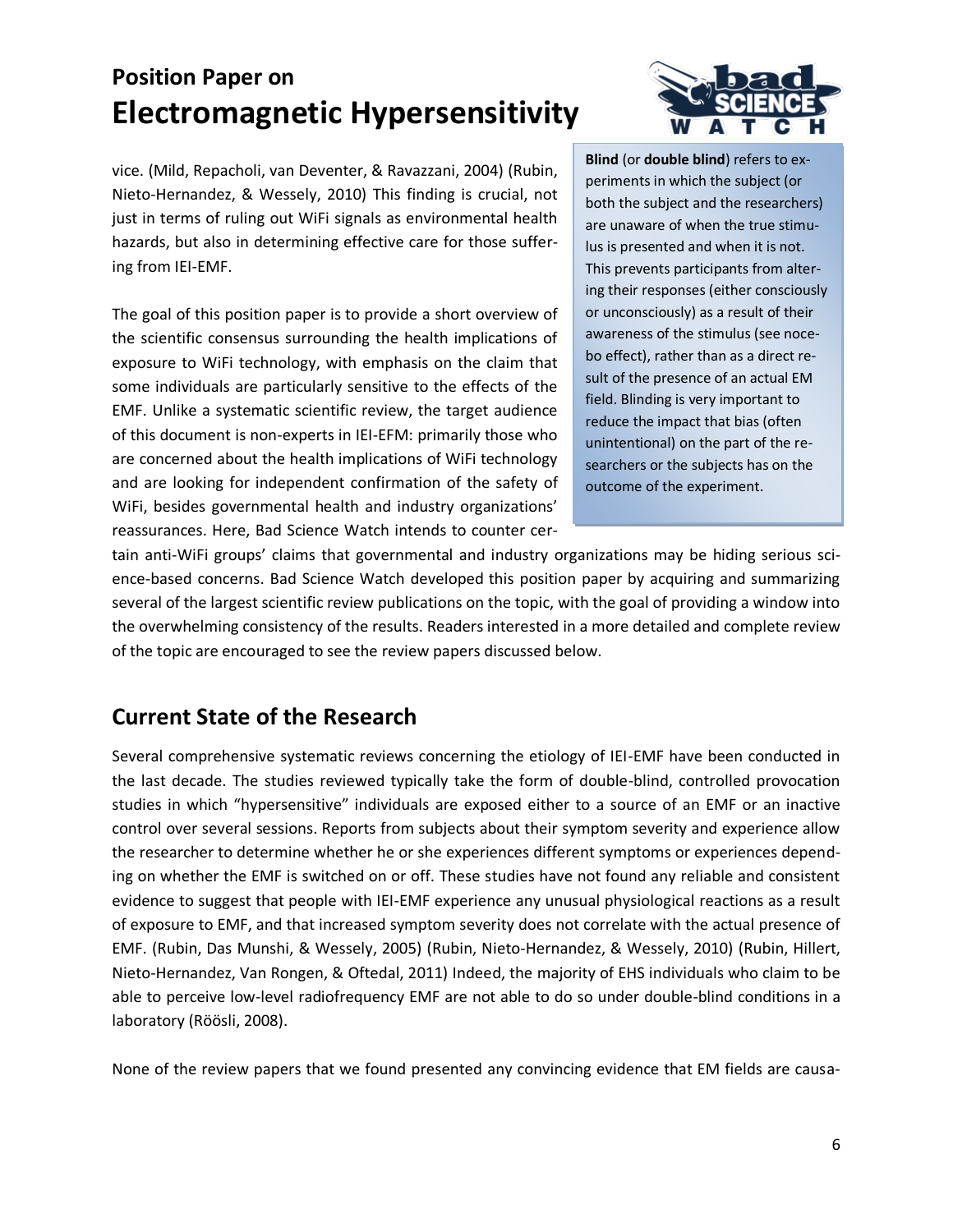

tive of IEI-EMF. Several of these reviews (Röösli, 2008) (Rubin, Nieto-Hernandez, & Wessely, 2010) concluded that the nocebo effect play a significant role in the onset of acute EHS symptoms.

This view is consistent with the findings of a 2006 systematic review of IEI-EMF treatments (Rubin, Das Munshi, & Wessely, 2006), which investigated several proposed treatments for those suffering from symptoms attributed to EMF exposure. EMF "shielding" and visual display unit (computer monitor) "filters" were tested, as were acupuncture, anti-oxidant supplementation, and cognitive behavioural therapy. Of these interventions, only cognitive behavioural therapy was shown to be more effective in treating symptoms of IEI-EMF than placebo (although the authors note that even this evidence is limited and of equivocal quality, suggesting that follow-up studies should be conducted before making clinical recommendations for cognitive behavioural therapy). This evidence is consistent with the hypothesis that IEI-EMF is a psychogenic disorder.

The majority of systematic reviews commented on the dearth of high quality research in studies investigating both the etiology and treatment of IEI-EMF. With so many studies that are unblinded, inappropriately randomized, have small numbers of participants, and have other methodological issues, researchers risk biasing their results based on their own or their subjects' prior beliefs about causes of and treatments for IEI-EMF.

While the body of the literature suggests that the symptoms of IEI-EMF are not causally related to EMF exposure, we were able to find one literature review (Genuis & Lipp, 2012) that disagreed with this consensus. This article notes that upon exposure to EMF some patients were affected by non-specific signs and symptoms affecting multiple body systems. However, this review what not systematic: it provides no inclusion criteria for the papers it discusses and appears to take research correlating EHS to EMF at face value while dismissing research that finds no such relationship. Potential methodological problems are discussed only in the context of explaining away research findings that do not show a connection between EHS symptoms and EMF.

It's important to note that with a large number of studies being conducted on this subject, a small number of statistically positive findings are to be expected (especially in studies with lower levels of methodological rigour) even if there is no causal relationship between EMF and IEI-EMF. Without proper inclusion criteria and analysis, the results of properly designed and executed studies can be overwhelmed by false positives generated by less careful research.

The Genius and Lipp article comes close to invoking conspiracy to explain the preponderance of research dispelling the link between EMF and IEI-EMF: "[S]ome unscrupulous or uninformed scientists continue to serve and represent the vested interests that fund them... It has been suggested that perhaps some of the facts about EHS are being obfuscated and that 'evidence' has been manipulated to instill doubt and to impede public health regulation..." (Genuis & Lipp, 2012) The article goes on to note historical precedent for the vindication of controversial diagnoses; unfortunately, the fact that some initially contested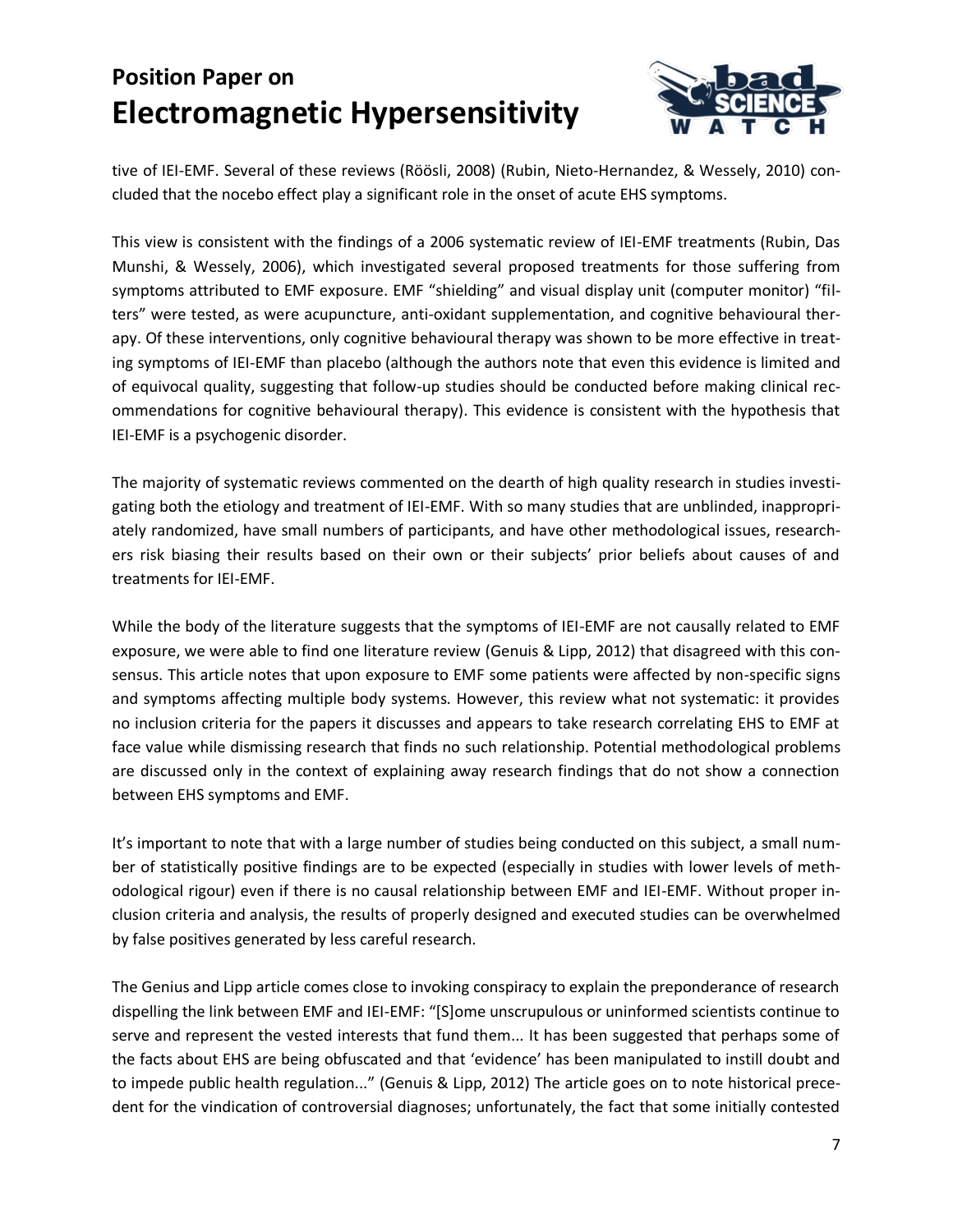

conditions in medicine at large have, in time, become accepted medical diagnoses is of no value in determining the etiology of IEI-EMF. For every example of a maverick theory in medicine becoming vindicated, there are countless others lost to history.

Among the remaining review papers that we have located, those experiments which were of sufficiently high quality to meet the standards for inclusion in the reviews are consistent with the hypothesis that symptoms of IEI-EMF are not caused by exposure to electromagnetic fields and that the most effective treatments thus far identified do not involve reducing EMF exposure. (Ahlbom, Cardis, Green, Linet, Savitz, & Swerdlow, 2001) (Baliatsas, et al., 2011) (Nieto-Hernandez, Rubin, Cleare, Weinman, & Wessely, 2008) (Röösli & Hug, 2011) (Schröttner, Leitgeb, & Hillert, 2007) (Seitz, Stinner, Eikmann, Herr, & Röösli, 2005) These conclusions are consistent with public statements about the safety of low-level EMF exposure from the World Health Organization (2006), Health Canada (2011), the UK Health Protection Agency (2012), the International Commission on Non-Ionizing Radiation Protection (2009), the Swedish Council for Working Life and Social Research (2012), The Royal Society of Canada (2009), and the European Health Risk Assessment Network on Electromagnetic Fields Exposure (2012).

#### **EHS Activism in Canada**

There are a number of organizations in Canada lobbying for recognition of IEI-EMF and/or the health dangers of wireless technologies. These include: The Canadian Initiative to Stop Wireless Electric and Electromagnetic Pollution (WEEP), Citizens for Safe Technology, the EMR Health Alliance of BC, Stop SmartMeters BC, the Safe School Committee, Gulf Islanders for Safe Technology and the Québec Association in the Fight Against Atmospheric Pollution. In what they contend are attempts to educate the public, many of these organizations provide access only to research and information that support the EHS diagnosis and the dangers of EMF technology, misleading the public through exclusion. Furthermore, these groups tend to misrepresent or selectively quote the findings and conclusions of reputable organizations, such as the World Health Organization and Health Canada, misleading the public into believing that these trusted groups accept the link between EMF and IEI-EMF. For example, Dr. Riina Bray (medical director of the Environmental Health Clinic at Toronto's Women College Hospital) was recently quoted in The Star, saying "[T]here is a small fraction of the population who are hypersensitive [to EMF] and the WHO (World Health Organization) supports that phenomenon as being real." (Brennan, 2012) The activities of these lobby groups call for IEI-EMF research funds to be used to investigate a scientifically unsupported theory and encourage public fear of wireless technologies.

The tangible results of this misinformation are significant. Earlier this year, Toronto's Women's College Hospital became the first mainstream medical facility in Canada to endorse the link between EMF and IEI-EMF and begin treating patients specifically for EHS. Additionally, at least 12 elementary and middle schools across the country, including Wayside Academy in Peterborough, Ontario, Pretty River Academy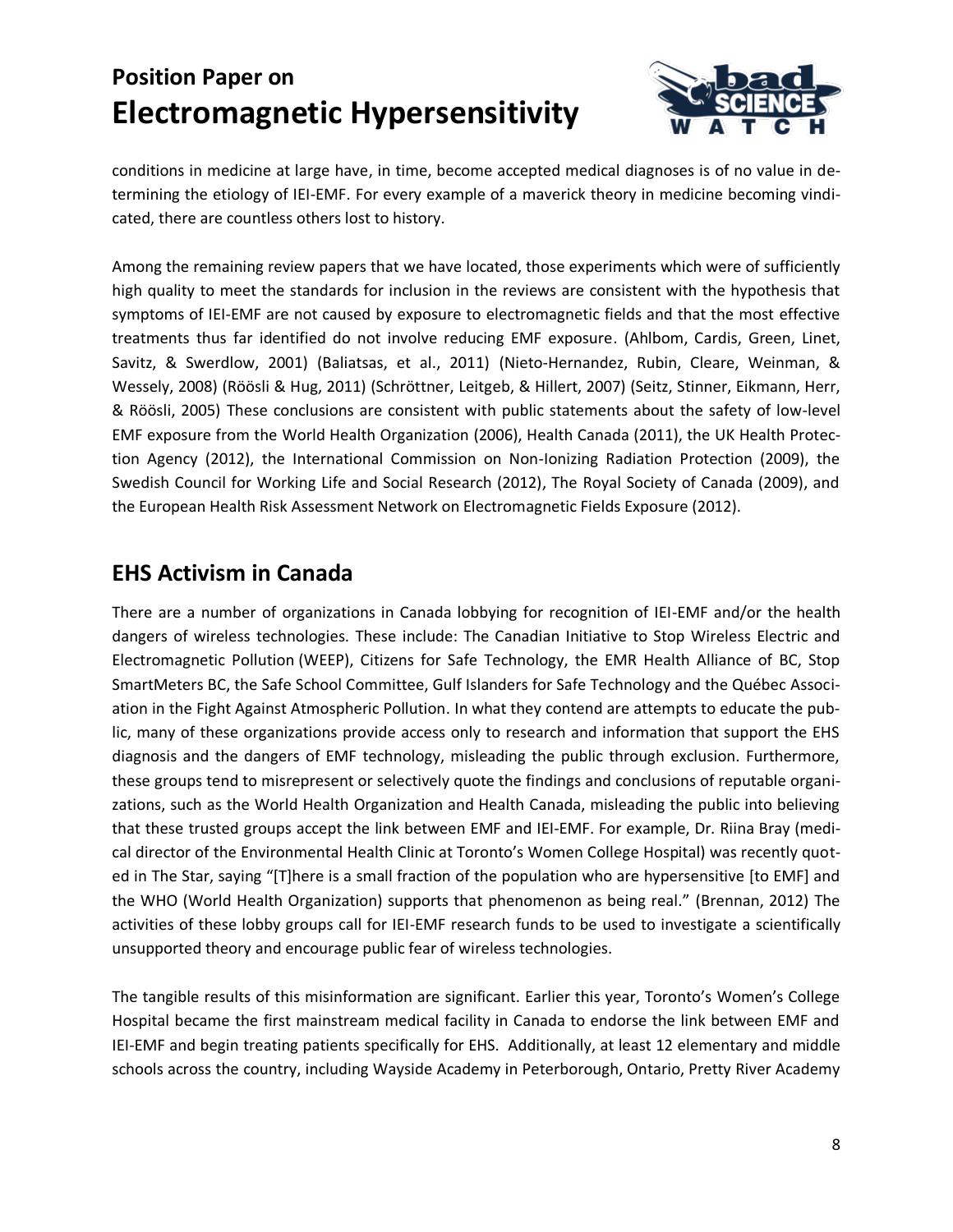

in Collingwood, Ontario, and every elementary school in Saanich, British Columbia<sup>3</sup>, have yielded to pressure from these groups and removed WiFi networks from their classrooms. The Ontario English Catholic Teachers Association has also recommended that the WiFi networks in the 1,400-plus schools at which its 45,000 members teach should be disconnected and replaced with wired networks. This type of retrofitting is costly and limits network access for students and faculty to devices that natively support wired connections, preventing adoption of many newer devices like tablets and lightweight laptop computers.

Access to wireless networks is in the public interest. They provide unmatched access to information and communication capabilities, and do so in a way that does not discriminate based on wealth or privilege. Rejecting these technologies will impair Canadian's technological and intellectual leadership in the world, a status with important economic benefits.

Activists in Canada have generally not focused on promoting research either into identifying plausible alternative causes or comparing treatments, but rather on removing WiFi, SmartMeters, and other devices that they believe to be the inarguable cause of IEI-EMF. Several companies market products aimed at "protecting" customers from the putative harmful effects of EMF, including "shielding devices" for mobile phones and WiFi stations. These devices offer no demonstrated health benefit, but they may also impair the functioning of the device in question by interfering with radiofrequency communication, and are of significant cost to the consumer. The largest distributors of such products within Canada are EMF Solutions Canada [\(http://www.emfsolutions.ca\)](http://www.emfsolutions.ca/), Safe Living Technologies Inc. [\(http://www.safelivingtechnologies.ca\)](http://www.safelivingtechnologies.ca/), Advanced Health Technologies [\(http://www.earthcalm.ca\)](http://www.earthcalm.ca/), and Sharp Deals/Hallegenic Health [\(http://www.sharpdeals.ca\)](http://www.sharpdeals.ca/).

#### **Connections between Activism, Research, and Commercial Interests**

Bad Science Watch's investigation of the major Canadian EHS activists was able to conclude that there exist at least two potential conflicts of interest, and was able to identify a number of questionable connections between activists, researchers, and individuals with commercial interests in the anti-WiFi movement.

The first potential conflict of interest that we were able to identify is with activist/entrepreneur Kevin Byrne, who not only runs the activist website DirtyElectricity.ca but is also the president of EMF Solutions Canada, the largest Canadian distributor of EMF home inspections and abatement equipment. Both of Mr. Byrne's sites contain activist and commercial elements. While DirtyElectricity.ca is promoted

 $\overline{\phantom{a}}$ 

 $^3$  Since publication, we have received a clarification on the decision regarding WiFi in Saanich, BC by the Greater Victoria School District's (GVSD), encompassing Victoria, Saanich and Oak Bay. Under pressure from anti-WiFi groups, the GVSD put a moratorium on all new WiFi installations in the district, so all high schools and most elementary schools still have wireless internet installations. Only new schools do not have WiFi.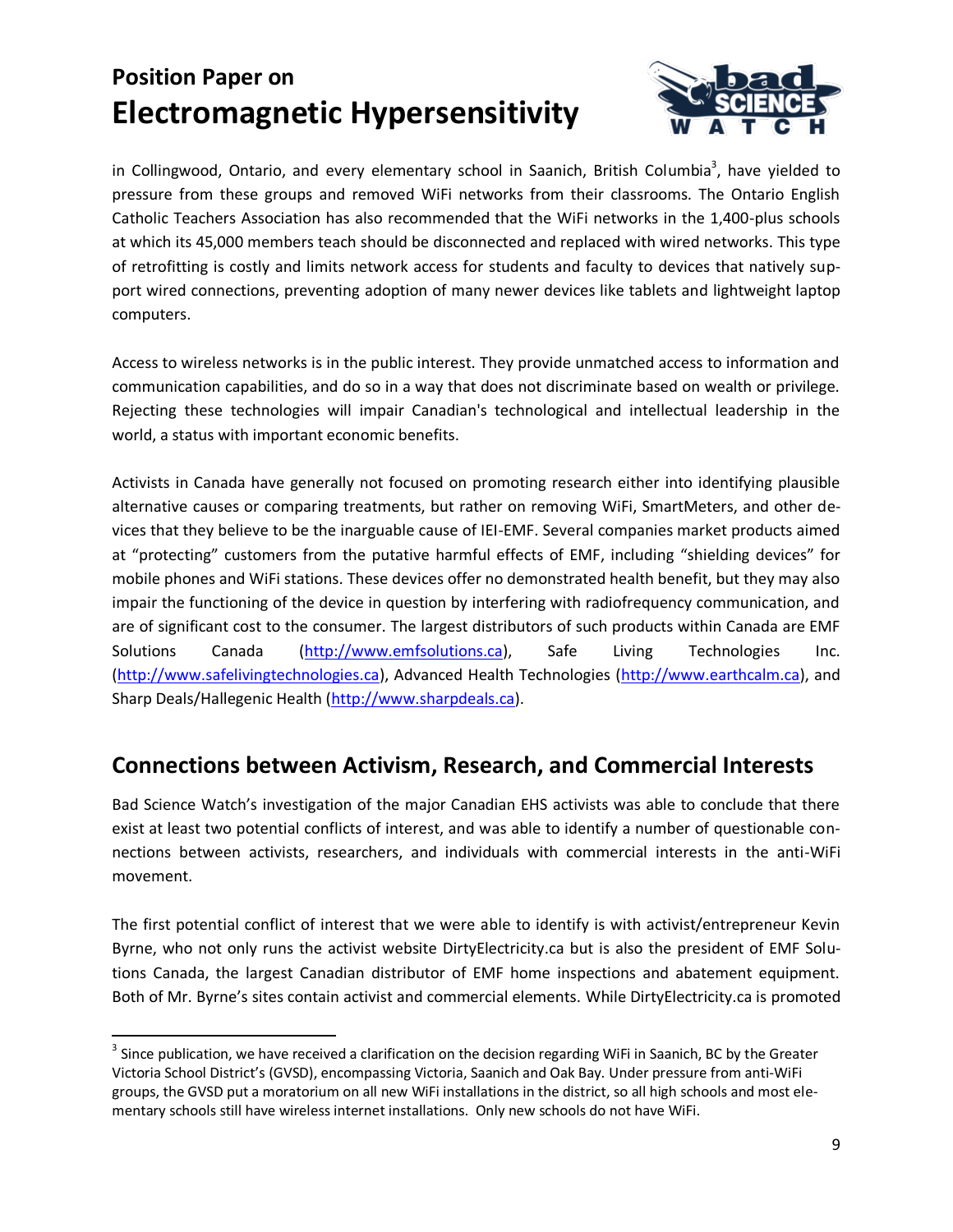

primarily as an activist site, it also includes information about specific commercial products sold by Byrne's company, EMF Solutions Canada. Similarly, the commercial site includes information about wireless technology that is similar to the activist website. This does not appear to be uncommon within the industry, however; most commercial websites that we investigated contain an activist component, while many activist websites contain information about products and services and even links to commercial sites.

The second potential conflict of interest we were able to identify is with entrepreneur/activist Rob Metzinger, president and founder of Safe Living Technologies Inc. Unlike Kevin Byrne, Mr. Metzinger does not himself run an activist website. Nevertheless, he is very much an activist, appearing on both CBC and CTV news, as well as a speaking at an Oakville town hall meeting about cell phone tower microwave radiation, and advocating for stricter guidelines to Health Canada's Safety Code 6 (the exposure guidelines to radiofrequency electromagnetic energy). It should be noted that neither Kevin Byrne nor Rob Metzinger attempt to directly hide their commercial interests while serving as activists.

There are a number of researchers who are also activists. The most prominent, within Canada, is Dr. Magda Havas, an associate professor of environmental and resource studies at Trent University and the science advisor for The Canadian Initiative to Stop Wireless Electric and Electromagnetic Pollution (WEEP Initiative). Dr. Havas has developed a career denouncing the safety of low frequency electromagnetic radiation and advocating for the EHS designation. She presently operates a YouTube channel and a website [\(http://www.magdahavas.com\)](http://www.magdahavas.com/) where she speaks about the dangers of WiFi networks and the link between RF and IEI-EMF, while promoting books and magazines sympathetic to her cause. She is also the co-author of a 2009 book entitled *Public Health SOS: The Shadow Side of the Wireless Revolution*.

In addition to her role with the WEEP Initiative, Dr. Havas also sits on the Council on Wireless Technology Impacts (CWTI) and the EMR Policy Institute (EMRPI) in the US; HESE and the EM Radiation Research Trust (EMRRT) in the UK; International Commission for Electromagnetic Safety (ICEMS) in the EU; and the Nationaal Platform Stralingsrisicos (NPS) in the Netherlands. Dr. Havas is also quite active with the media: appearing on a number of television news programs, occasionally alongside Kevin Byrne and Rob Metzinger. In 2010, Dr. Havas, ran the EMF and Health Workshop (a daylong, paid workshop) at which both Byrne and Metzinger were presenters.

Finally, we wanted to acknowledge the connection between Dr. Havas and David Stetzer. Stetzer is the president and founder of Stetzer Electric Inc, the manufacturer of the Graham/Stetzer EMF filter. In 2004 Havas and Stetzer presented a paper to World Health Organization Workshop on Electrical Hypersensitivity promoting the effectiveness of Graham/Stetzer filters with respect to alleviating the symptoms of IEI-EMF.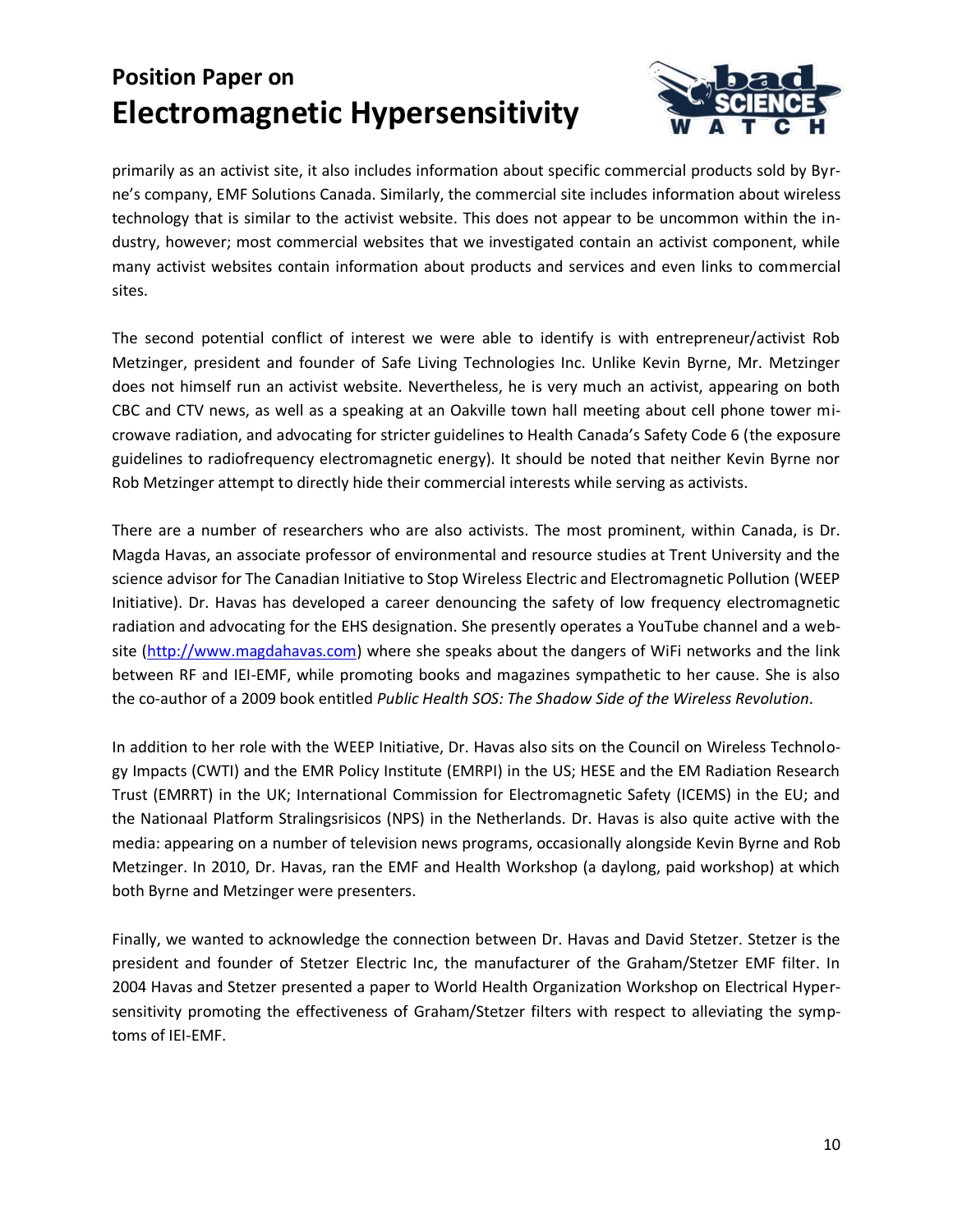

#### **Recommendations and Conclusions**

We have been unable to identify any high quality reproducible evidence that any symptom of idiopathic environmental intolerance attributed to electromagnetic fields (IEI-EMF) is caused by exposure to nonionizing electromagnetic radiation. Systematic reviews of both provocation studies and purported treatments for IEI-EMF support the conclusion that EMF is not the cause of the syndrome.

Despite the claims made by the authors of one review paper and the aforementioned anti-WiFi groups, Bad Science Watch was unable to locate any compelling evidence of legitimate scientific debate about WiFi induced illness, or the safety of low-level EMF exposure in general. While fringe groups continue to present flawed arguments and promote poorly designed experiments, the preponderance of research on the matter robustly dispels the connection between WiFi and IEI-EMF. For those tasked with making decisions about the inclusion of WiFi technology in their organization, school, or home, we can find no reason to ignore the advice of health organizations worldwide. The benefits of WiFi are numerous and varied, and there is no compelling evidence that any health effects arise as a result of this technology.

#### **Works Cited**

Ahlbom, I., Cardis, E., Green, A., Linet, M., Savitz, D., & Swerdlow, A. (2001). Review of the epidemiologic literature on EMF and Health. *Environmental Health Perspectives 109* , 911-933.

Baliatsas, C., Van Kamp, I., Kelfkens, G., Schipper, M., Bolte, J., Yzermans, J., et al. (2011). Non-specific physical symptoms in relation to actual and perceived proximity to mobile phone base stations and powerlines. *BMC Public Health* , 421.

Baliatsas, C., Van Kamp, I., Lebret, E., & Rubin, J. (2012). Idiopathic environmental intolerance attributed to electromagnetic fields (IEI-EMF): A systematic review of identifying criteria. *BMC Public Health* , 12:643.

Brennan, R. J. (2012, October 17). *Airline pilot has nowhere to escape from wireless radiation.* Retrieved December 10, 2012, from The Star: http://www.thestar.com/news/canada/article/1272794--airlinepilot-has-nowhere-to-escape-from-wireless-radiation

European Health Risk Assessment Network on Electromagnetic Fields Exposure. (2012). *Risk analysis of human exposure to electromagnetic fields (revised).* Retrieved November 29, 2012, from http://efhran.polimi.it/docs/D2\_Finalversion\_oct2012.pdf

Genuis, S., & Lipp, C. (2012). Electromagnetic hypersensitivity: fact or fiction? *Science of the Total Environment 414* , 103-112.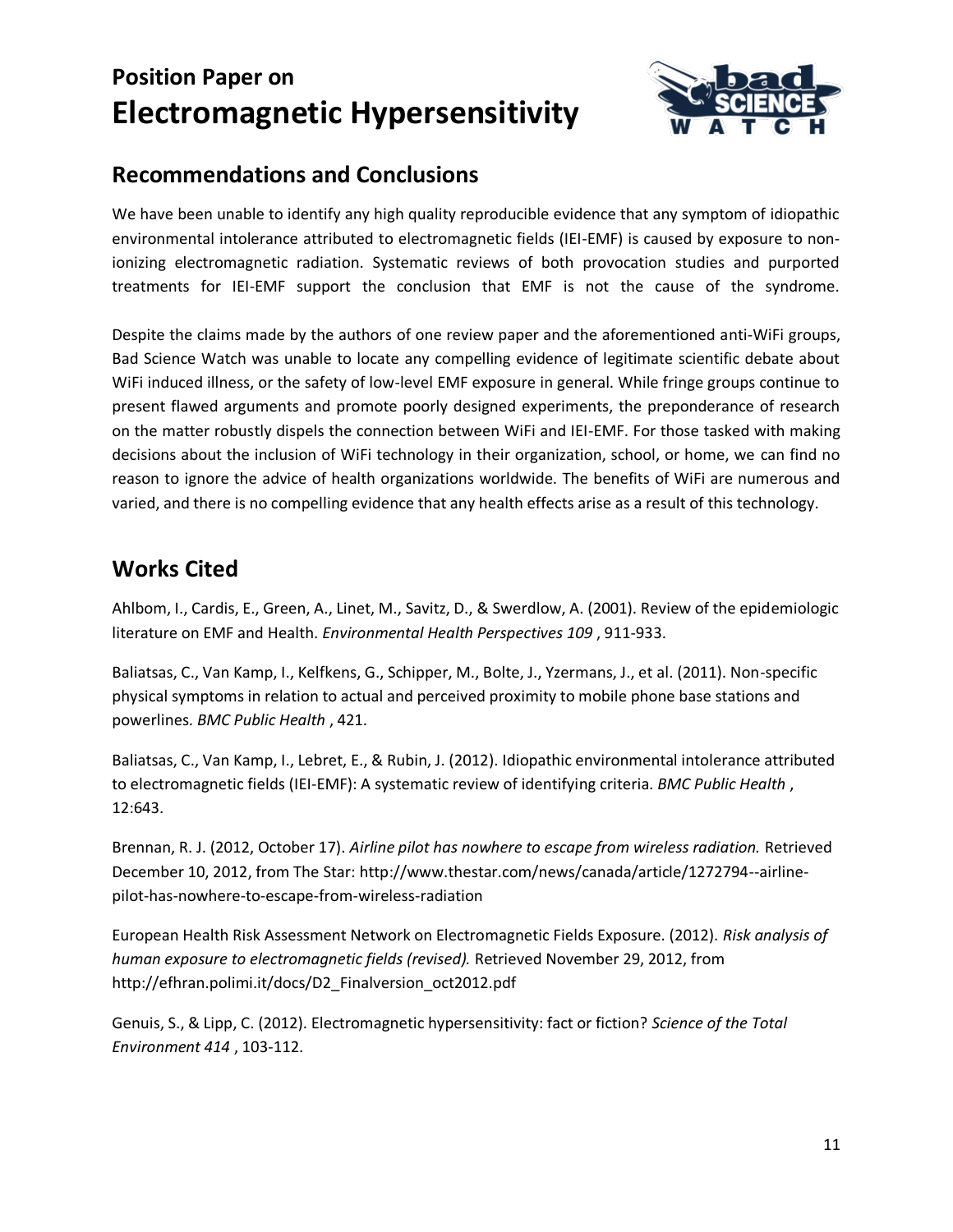

Health Canada. (2011). *It's your health – safety of WiFi equipment.* Retrieved November 29, 2012, from http://www.hc-sc.gc.ca/hl-vs/iyh-vsv/prod/wifi-eng.php

International Commission on Non-Ionizing Radiation Protection. (2009). *Guidelines for limiting exposure to time-varying electric, magnetic, and electromagnetic fields (up to 300 GHz).* Retrieved November 29, 2012, from http://www.icnirp.de/documents/StatementEMF.pdf

Mild, K., Repacholi, M., van Deventer, E., & Ravazzani, P. (2004). Electromagnetic Hypersensitivity. *Proceedings, International Workshop on Electromagnetic Field Hypersensitivity.* Prague, Czech Republic: World Health Organization.

Nieto-Hernandez, R., Rubin, G., Cleare, A., Weinman, J., & Wessely, S. (2008). Can evidence change belief? Reported mobile phone sensitivity following individual feedback of an inability to discriminate active from sham signals. *Journal of Psychosomatic Research 65* , 453–460.

Röösli, M. (2008). Radiofrequency electromagnetic field exposure and non-specific symptoms of ill health: A systematic review. *Environmental Research 107* , 277–287.

Röösli, M., & Hug, K. (2011). Wireless communication fields and non-specific symptoms of ill health: a literature review. *Wien Med Wochenschr 161* , 240–250.

Rubin, G., Das Munshi, J., & Wessely, S. (2006). A Systematic Review of Treatments for Electromagnetic Hypersensitivity. *Psychotherapy and Psychosomatics 75* , 12–18.

Rubin, G., Das Munshi, J., & Wessely, S. (2005). Electromagnetic Hypersensitivity: A Systematic Review of Provocation Studies. *Psychosomatic Medicine 67* , 224–232.

Rubin, G., Hillert, L., Nieto-Hernandez, R., Van Rongen, E., & Oftedal, G. (2011). Do people with idiopathic environmental intolerance attributed to electromagnetic fields display physiological effects when exposed to electromagnetic fields? A systematic review of provocation studies. *Bioelectromagnetics 32* , 593–609.

Rubin, G., Nieto-Hernandez, R., & Wessely, S. (2010). Idiopathic environmental intolerance attributed to electromagnetic fields (formerly "electromagnetic hypersensitivity"): An updated systematic review of provocation studies. *Bioelectromagnetics 31* , 1–11.

Schröttner, J., Leitgeb, N., & Hillert, L. (2007). Investigation of electric current perception thresholds of different EHS groups. *Bioelectromagnetics 28* , 208–213.

Seitz, H., Stinner, D., Eikmann, T., Herr, C., & Röösli, M. (2005). Electromagnetic hypersensitivity (EHS) and subjective health complaints associated with electromagnetic fields of mobile phone communication—a literature review published between 2000 and 2004. *Science of the Total Environment 349* , 45–55.